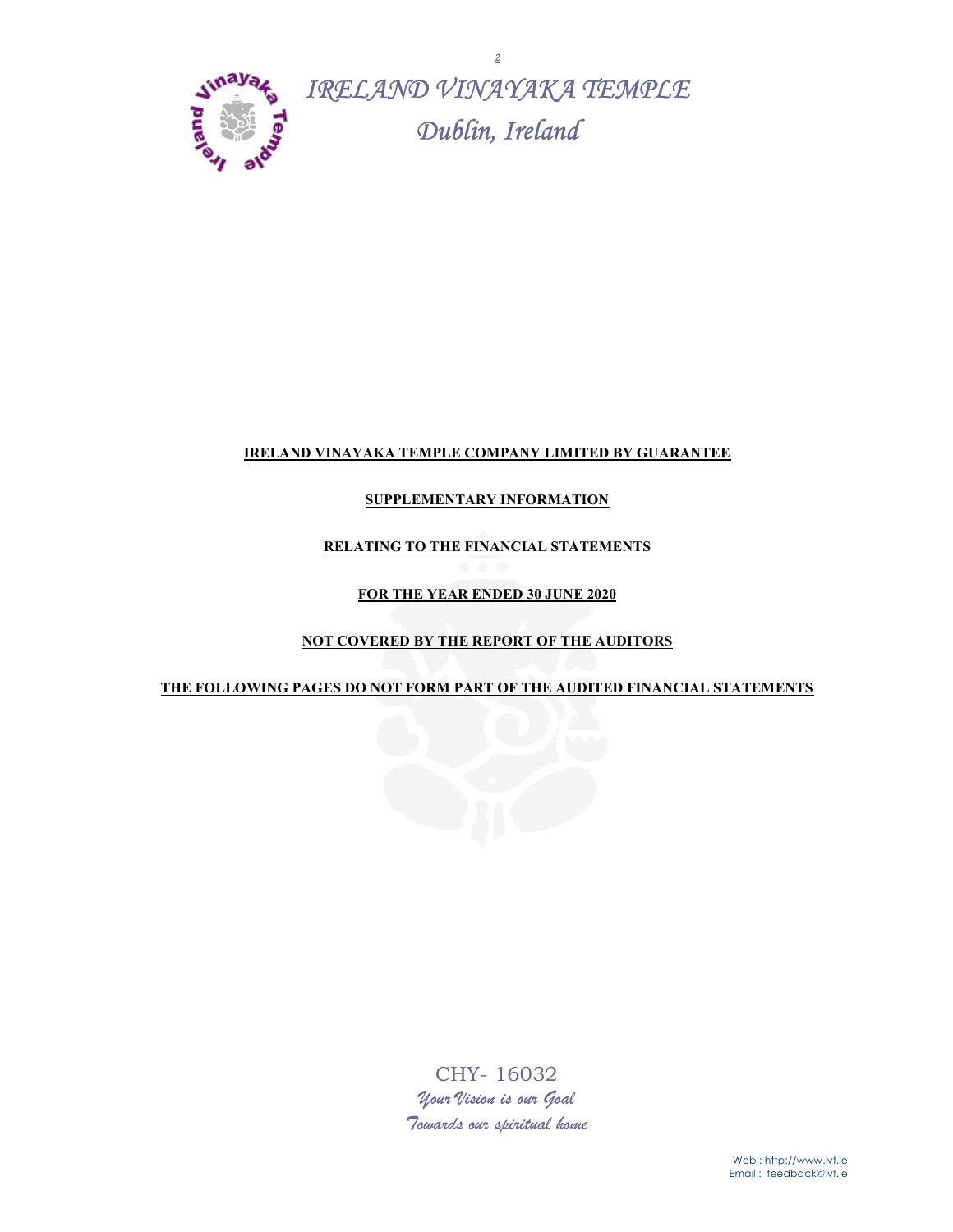

#### **IRELAND VINAYAKA TEMPLE COMPANY LIMITED BY GUARANTEE** SUPPLEMENTARY INFORMATION RELATING TO THE FINANCIAL STATEMENTS DETAILED INCOME AND EXPENDITURE ACCOUNT

for the financial year ended 30 June 2020

|                                                                                                                                                                                                                                                        | 2020<br>€                                                                              | 2019<br>$\boldsymbol{\epsilon}$                                                      |
|--------------------------------------------------------------------------------------------------------------------------------------------------------------------------------------------------------------------------------------------------------|----------------------------------------------------------------------------------------|--------------------------------------------------------------------------------------|
| <b>Income</b><br>Archana collection<br>Hundi collection<br><b>Plate</b> collection<br>Private poojas<br>Subscriptions<br>Sponsorship and donations<br>Revenue rebate on donations                                                                      | 5,150<br>3,702<br>1,824<br>11,640<br>14,506<br>10,664<br>3,572<br>51,058               | 7,030<br>3,771<br>2,373<br>12,336<br>14,433<br>13,008<br>3,725<br>56,676             |
| <b>Expenditure</b><br>Wages and salaries<br>Social welfare costs<br>Pooja expenses and fees<br><b>Insurance</b><br>Food and flowers<br>Office expenses<br>Advertising<br>Bookkeeping - payroll<br><b>Bank</b> charges<br><b>Auditor's remuneration</b> | 22,000<br>2,405<br>14,463<br>557<br>1,675<br>414<br>85<br>369<br>40<br>1,383<br>43,391 | 24,510<br>2,671<br>16,356<br>529<br>1,836<br>85<br>1,180<br>(218)<br>1,383<br>48,332 |
| <b>Miscellaneous income</b><br><b>Bank</b> interest                                                                                                                                                                                                    | 6                                                                                      | 1,367                                                                                |
| <b>Net surplus</b>                                                                                                                                                                                                                                     | 7,673                                                                                  | 9,711                                                                                |

CHY- 16032 Your Vision is our Goal Towards our spiritual home